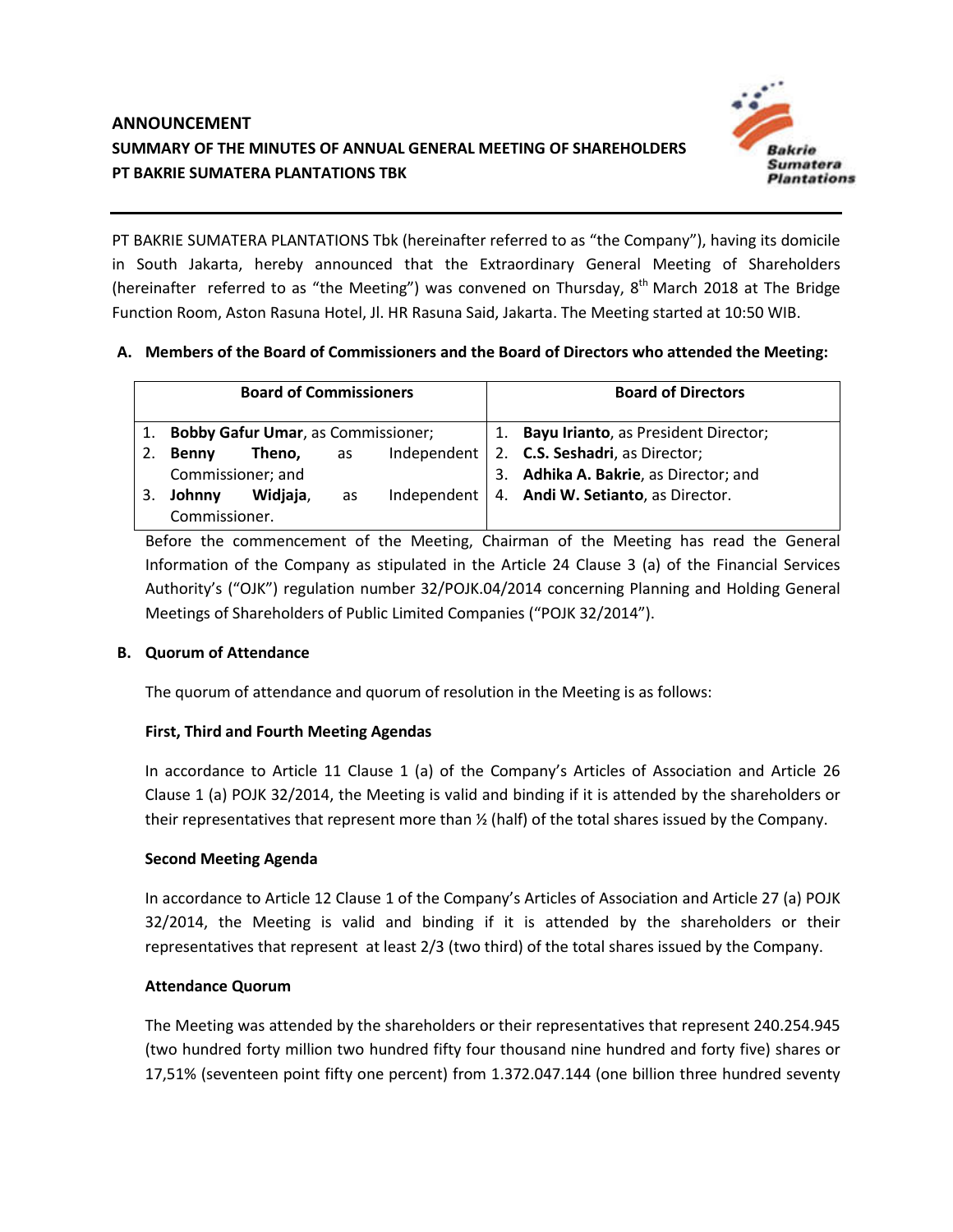two million forty seven thousand and one hundred and forty four) shares, which constitute the entire shares issued by the Company.

Based on the quorum of attendance's requirement, the Meeting was not valid and binding to adopt a resolution.

#### **C. Agenda of the Meeting**

Agenda of the Meeting was as follows:

- 1. Approval to buy back the Company's 6 (six) odd lot share Series B with par value Rp 100 resulted from the Company's reverse stock; Referring to Article 2 Clause 3 of the Financial Services Authority (OJK) Regulation No.30/POJK.04/2017 concerning Shares Buy Back Issued by a Public Company, share buy back need to have an approval from the Meeting.
- 2. Approval to increase the Company's paid-up capital to the amount Rp5.488.188.000.000 (five billion four hundred and eighty eight million one hundred and eighty eight thousand Rupiah); Referring to Article 19 Law No. 40 Year 2007 concerning Limited Liability Company ("UUPT"), to amend the Company's Article of Association has to get an approval from the Meeting beforehand. The Company's paid-up capital increases from Rp 1.500.000.000.000 (one trillion five hundred billion Rupiah) and still fulfill Article 33 UUPT which at least 25% (twenty-five percent) of the paid-up capital must be issued and paid up in full.
- 3. Approval to Increase the Company's Capital using the issuance of new shares series B with nominal amount Rp100 (one hundred Rupiah) per share without Pre-emptive Rights. Referring to Article 2 Clause 2 of the OJK Regulation No 38/POJK.04/2014, the increasement of the Company's Capital has to get an approval from the Meeting beforehand.
- 4. Approval to change the management of the Company.

Referring to Article 23 and Article 3 OJK Regulation No. 33/POJK.04/2014 concerning Board of Directors and Board of Commissioners of the Public Company, any member of the Board of Directors and Boards of Commissioners is appointed and discharged by the Meeting.

Explanation for the agenda of the Meeting was as follow:

- There was no explanation for the agenda of the Meeting due to the quorum of attendance's requirement was not fulfilled.

### **D. Questions and/or Answer**

- The question and/or answer was not implemented due to the quorum of attendance's requirement was not fulfilled.

### - **Resolution Adoption Mechanism**

- The resolution of the Meeting was not adopted due to the quorum of attendance's requirement was not fulfilled.